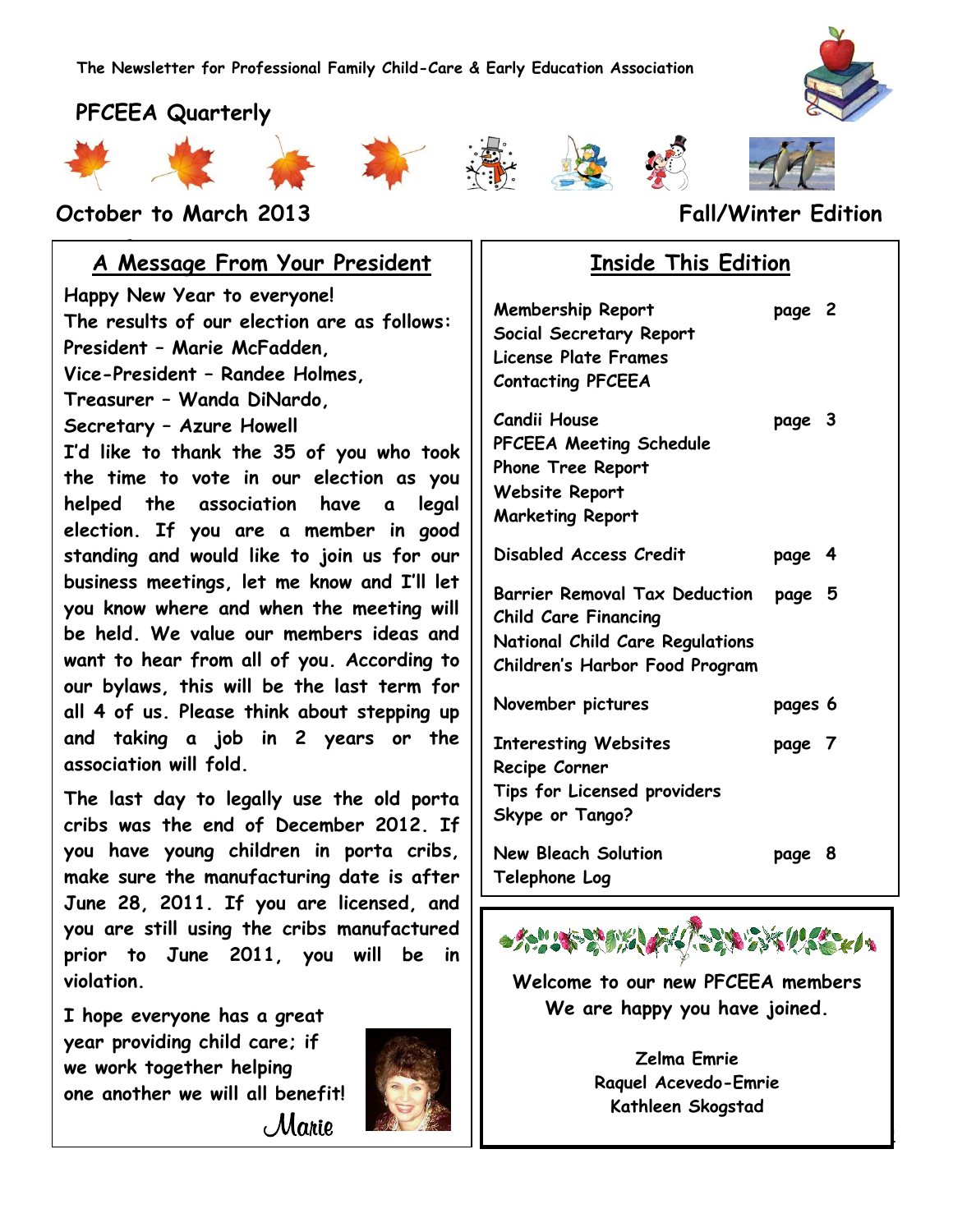# **Membership Report**

**We currently have 88 members in good standing: 16 are in Chesapeake, 1 Hampton, 25 in Norfolk, 8 in Portsmouth, 4 in Suffolk, 33 in Virginia Beach, and 1 in New Orleans, LA.**

**Since the Association started, we have had 374 people become members.**

**Remember to check our website to make sure your information is correct. Parents want to make contact with you quickly; if** 

**you have an email address listed, make sure you check your email daily.**



**Submitted by Randee Holmes**



#### **Social Secretary**

**Flu season is here, so be sure to let me know if someone in our PFCEEA family is under the weather. As always I still send out cards for birthdays, wedding, anniversaries, and deaths. I also take suggestions and donations for the door prizes. If I am not at the trainings, you can give your donation to** 

**Marie or Randee.**

**Submitted by Diane McEwen Social Secretary d\_t.1@cox.net**



# **How to Contact PFCEEA**

**Email: [pfceea@yahoo.com](mailto:pfceea@yahoo.com) Website: [www.pfceea.com](http://www.pfceea.com/) Facebook: Professional Family Child Care & Early Educational Association**



#### **Standing Committees**

| Advertising            |          |
|------------------------|----------|
| Jan Coffman            | 499-6474 |
| Historian              |          |
| Jan Coffman            | 499-6474 |
| Marketing              |          |
| Fern Rohrer            | 857-7948 |
| Jan Coffman            | 499-6474 |
| Membership             |          |
| <b>Randee Holmes</b>   | 479-9579 |
| Newsletter             |          |
| Marie McFadden, Editor | 482-9470 |
| <b>Phone Tree</b>      |          |
| Cindy Sisson           | 421-7901 |
| Social Secretary       |          |
| Diane McEwen           | 490-2371 |
| At Large               |          |
| Laurie Womack          | 486-1408 |
| Nicole Jackson         |          |
|                        |          |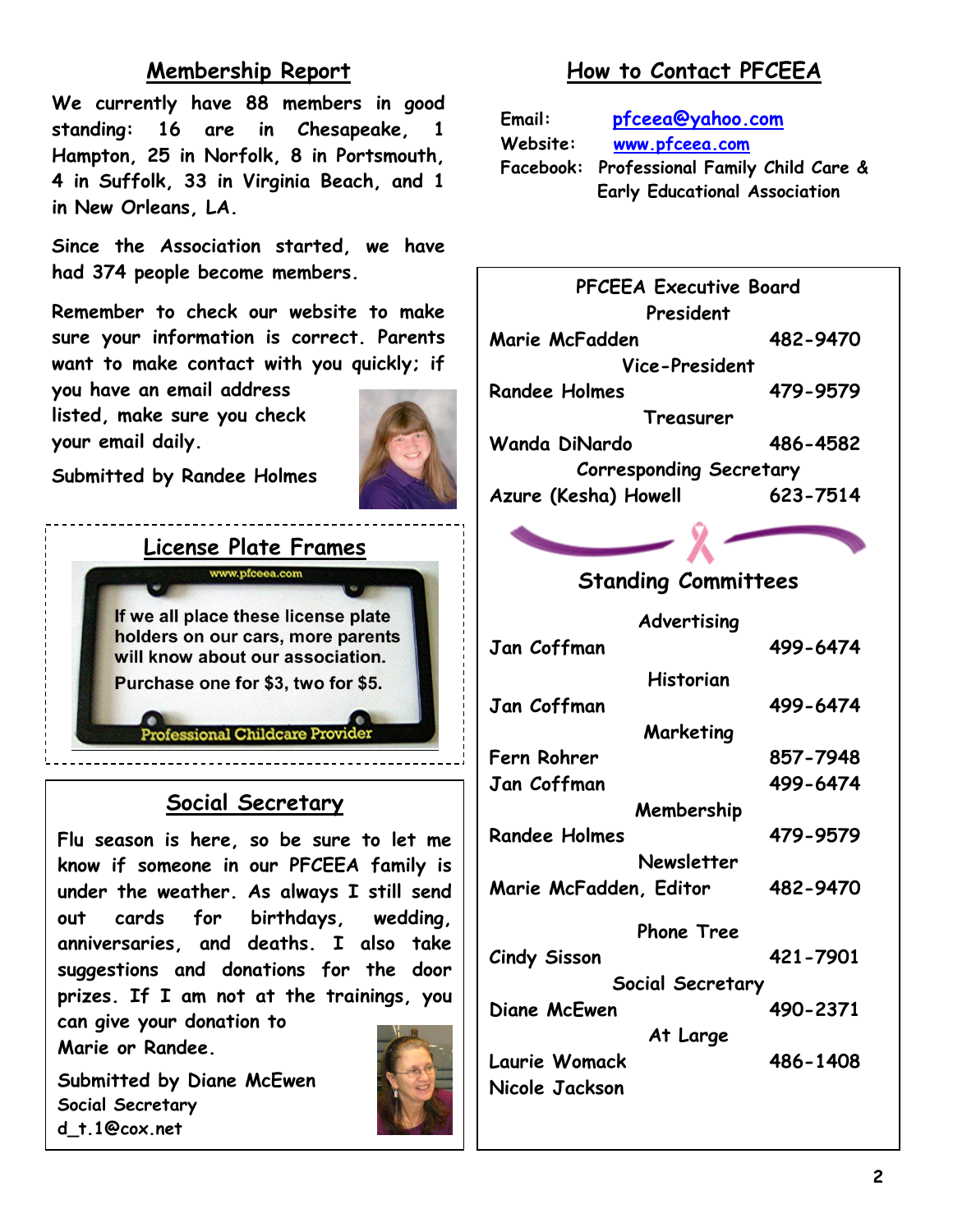# **Candii House**

**We have received 2 donations this quarter. Thank you for all donations. I will collect all items at either business or training meetings. Give me a call at 853-4505 or email me [mylittleschool@cox.net](mailto:mylittleschool@cox.net) before you plan to make a donation. All sizes of clothing donations must be new or very gently used. Candii House also accepts donations of baby formula (unopened cans only), diapers, wipes.** 

**Submitted by Beth Kaminski**



#### **Marketing Report**

**Fern has given out our business cards and ink pens to Pediatricians' offices and other Doctor offices in Norfolk, Portsmouth, and Virginia Beach. Jan has also passed out our business cards in several places in Virginia Beach. Let us know if you know of any places we can leave our business cards.**

**Fern Rohrer & Jan Coffman 857-7948 499-6474**





#### **Website Report**

**Our home page was viewed 83 times in Oct., 61 in Nov., and 33 in Dec, 2012. People from all around the world have found our website; in addition to our local cities, people in the following areas have visited our site: VA, MD, N&S Carolina, Mass, NY, GA, Ala, TX, CA, OR, Canada, Israel, Africa, & the Philippines.**

#### **PFCEEA Meeting Schedule**

**To register for all training meetings, email [pfceea@yahoo.com](mailto:pfceea@yahoo.com) or call Marie at 482-9470. PFCEEA members receive the training certificate for free, non-members pay \$10 cash at the door.**

**\*\*New starting time for meetings\*\***

**Our meetings are held in the Virginia Beach Central Library Auditorium from 6:45-8:45 pm. We will draw the door prize tickets at 6:45. For anyone arriving after our speaker starts, a certificate for less training time will be given.**

#### **2013 training dates:**

**January 28, February 11 March 25, April 29 May 20, June 24**

#### **Phone Tree Report**

**The Phone tree team called the providers that do not get email to let them know about the up coming trainings. They made the calls for September, October, and November. Thank you to the ladies who were able to make the calls to let providers know about the up-coming trainings we had available for them.**

**If you would like to join the Phone Tree, please give me a call. You will need an internet connection to receive a list of names of people to contact. The more people making the calls, the fewer calls each of us has to make.**

**CindySisson 421-7901,**  [cindy\\_sisson@hughes.net](mailto:cindy_sisson@hughes.net) **PhoneTreeChairwoman**

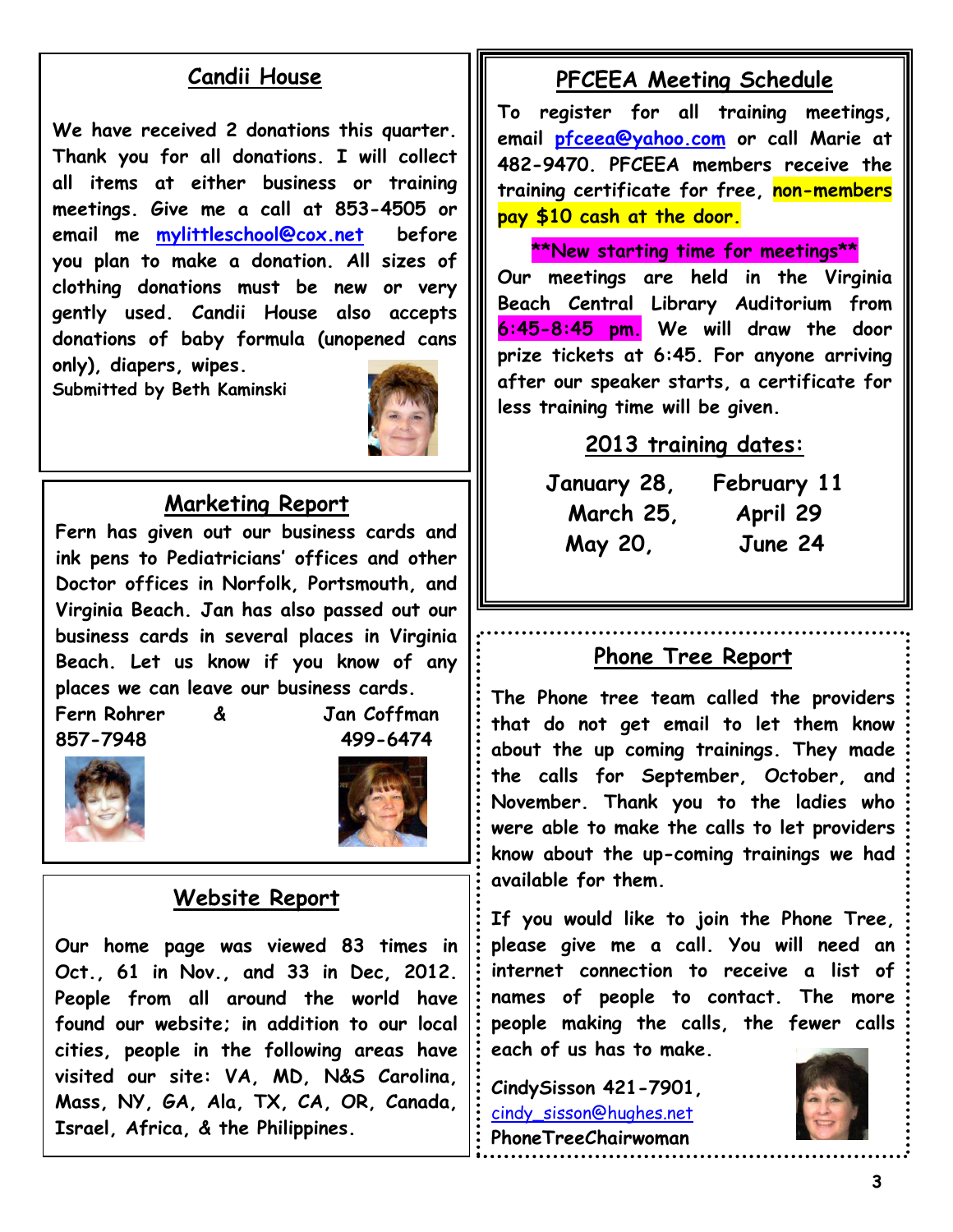## **Are You Taking Advantage of the Disabled Access Credit?**



**By Tom Copeland**

**Did you know that there are two tax rules that benefit family child care providers who spend money caring for children with disabilities? All child care providers (whether regulated or not) must comply with the [Americans with Disabilities Act](http://www.tomcopelandblog.com/2012/08/the-americans-with-disabilities-act-and-family-child-care.html) (ADA).** 

**You must provide "reasonable accommodations" to children with disabilities. Such disabilities include: cerebral palsy, deafness, diabetes, alergies, emotional or mental illness, epilepsy, HIV, AIDS, learning disabilities, blindness, mental retardation, and more.**

**Most family child care providers have cared for children with disabilities during their career. In the vast majority of cases, it is no big deal. In some situations it may require spending money to make the home more accommodating.**

**Such expenses made to comply with the ADA can include: Braille books, books on tape, grab bars, bathroom remodeling, wider doorways, ramp, etc.**

**The IRS [Disabled Access Credit](http://www.workworld.org/wwwebhelp/disabled_access_tax_credit.htm) allows you to take a 50% tax credit on such expenses over \$250 and up to \$10,250, for a maximum credit of \$5,000.**

**Use IRS [Form 8826 Disabled Access Credit](http://www.irs.gov/pub/irs-pdf/f8826.pdf) to claim this credit. The credit may not be used to build a new home. The amount of credit from this form gets transferred onto IRS Form 1040.**

**Here's an example: You spend \$2,000 to remodel your bathroom by installing some grab bars next to the toilet and in the bath tub, and widening the bathroom door so a wheelchair can enter. You are entitled to a \$1,750 tax credit (\$2,000 - \$250). This credit will reduce your taxes by \$1,750. Without this credit, you would have had to depreciate these items over 39 years.**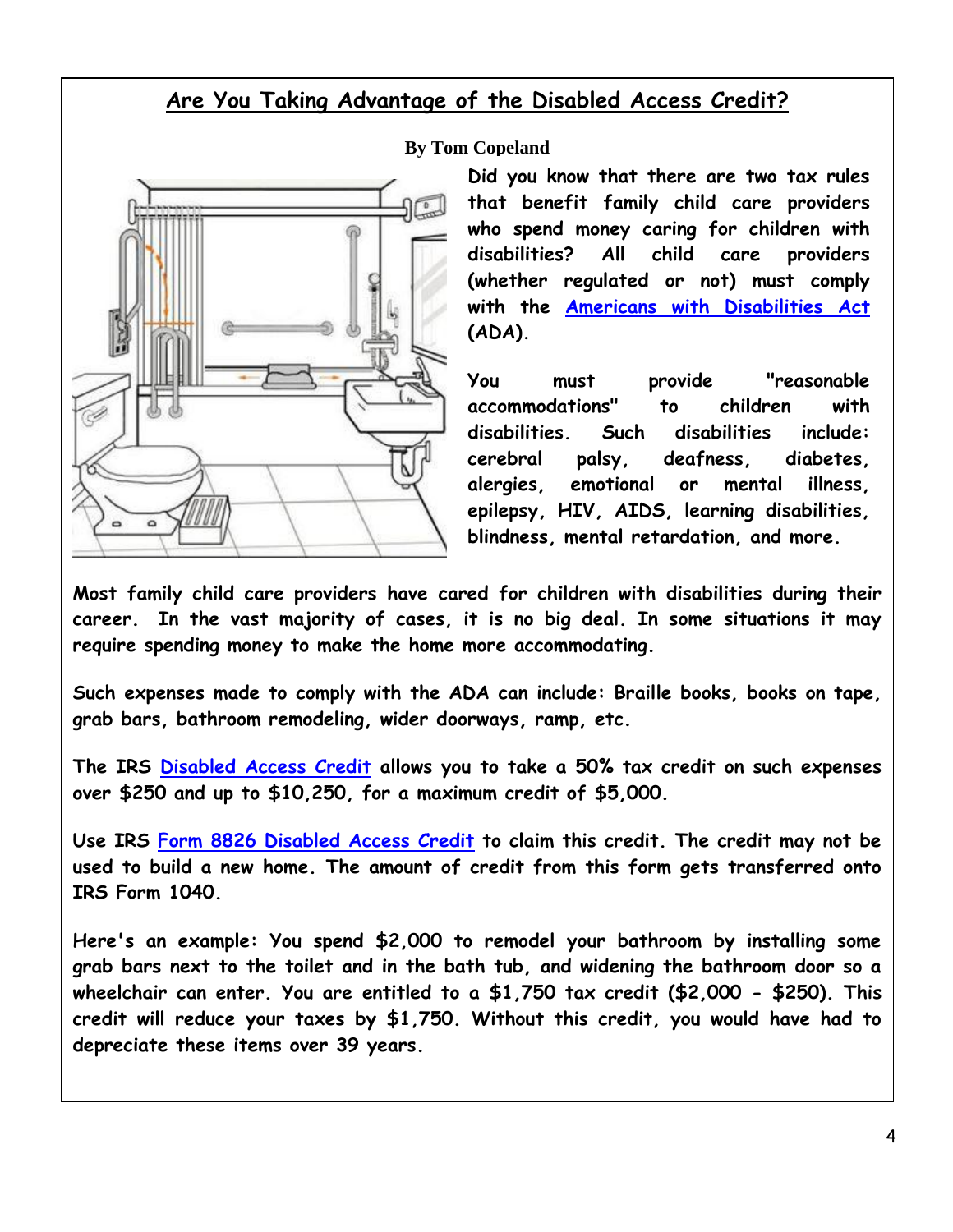#### **Barrier Removal Tax Deduction By Tom Copeland**

**There is a second tax benefit called the [Barrier Removal Tax Deduction.](http://www.workworld.org/wwwebhelp/barrier_removal_tax_deduction.htm) This allows you to claim a deduction of up to \$15,000 for certain expenses on Schedule C, instead of depreciating them over a number of years. Expenses that qualify for this deduction are limited to removing architectural and transportation barriers such as building a ramp, remodeling a home, or converting a van.**

**Here's an example: You spend \$1,000 to make your van accessible for a wheelchair. If you didn't spend money on remodeling your bathroom you could claim the credit for this expense (\$1,000 - \$250 = \$750).** 

**If you did both projects, you would add up the total expense (\$3,000) and subtract the amount of the credit claimed (\$1,750) = \$1,250. This is the amount to be deducted on Schedule C. Without this tax benefit, you would have to depreciate the \$1,000 over 5 years (using the [actual car expenses method\)](http://www.tomcopelandblog.com/2011/09/claiming-vehicle-expenses-the-actual-expenses-method.html).**

**By taking advantage of these two tax benefits, you can make caring for children with disabilities a little easier. Image credit: getagripfl.com**

**For more information, see my [Family Child Care Tax Workbook](http://www.tomcopelandblog.com/2011-family-child-care-tax-workbook-and-organizer.html)  [and Organizer](http://www.tomcopelandblog.com/2011-family-child-care-tax-workbook-and-organizer.html)**.



# **Family Child Care Provider?**



## Serve nutritious meals to children and earn cash!

For more information about the free USDA Child and Adult Care Food Program call 757-397-2984

www.childrensharbor.cc

#### **Child Care Financing Program**

**If you are looking for financial assistance to make quality improvements, take a look at this video** 

[http://www.youtube.com/watch?v=AoenWHz](http://www.youtube.com/watch?v=AoenWHzCQwo&feature=youtu.be) [CQwo&feature=youtu.be](http://www.youtube.com/watch?v=AoenWHzCQwo&feature=youtu.be)

**Or see this link for more information:** [http://vdba.virginia.gov//vsbfa\\_ChildCare.sh](http://vdba.virginia.gov/vsbfa_ChildCare.shtml) [tml](http://vdba.virginia.gov/vsbfa_ChildCare.shtml)

## **National Childcare Regulations**

**See all the states in the US and what their child care regulations look like**

<http://www.naccrra.org/node/2495>

<http://www.daycare.com/states.html>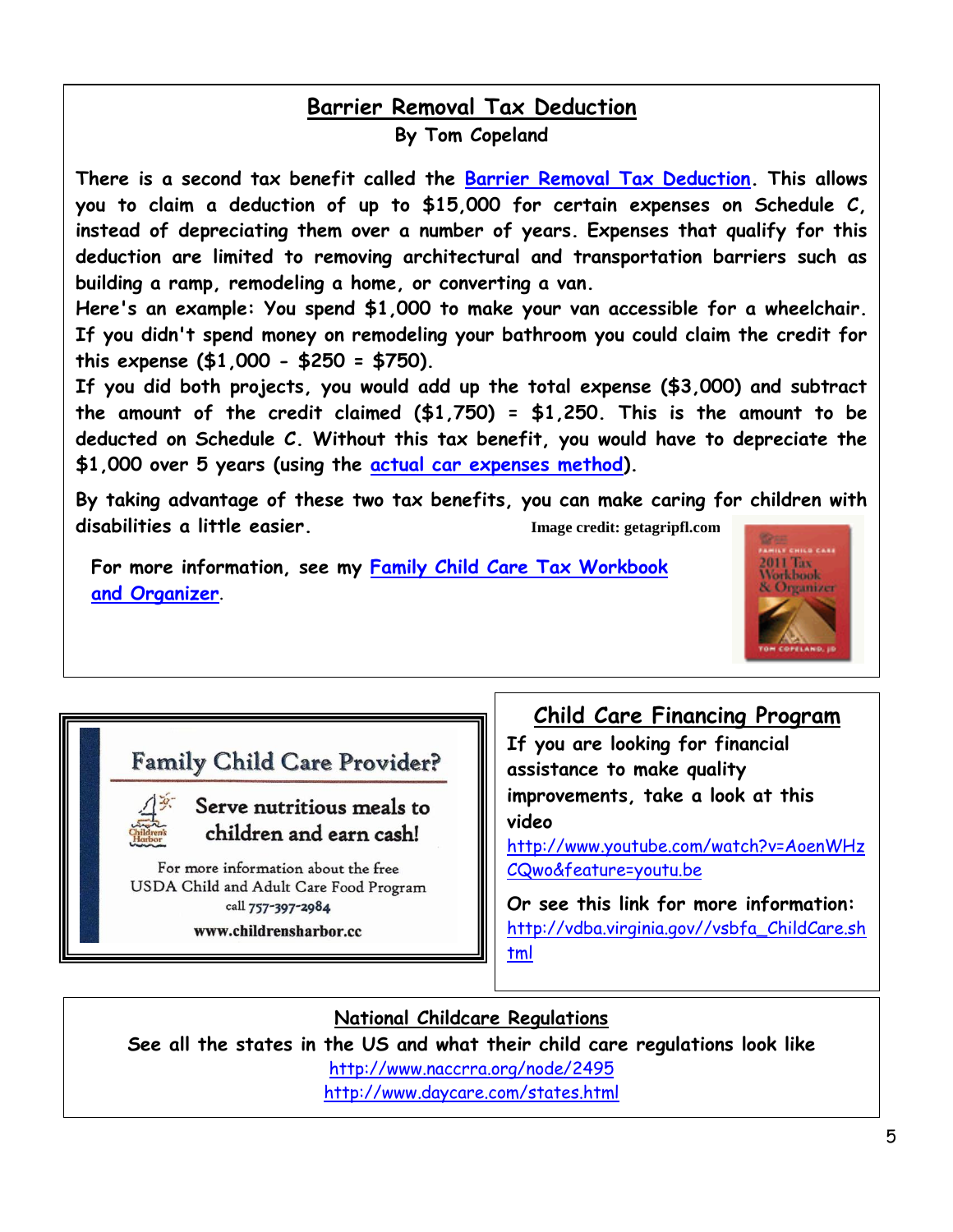# **November Training**

**November's speaker was Beth Griner. She did an excellent job telling 63 of us about "Moving & Learning".** 

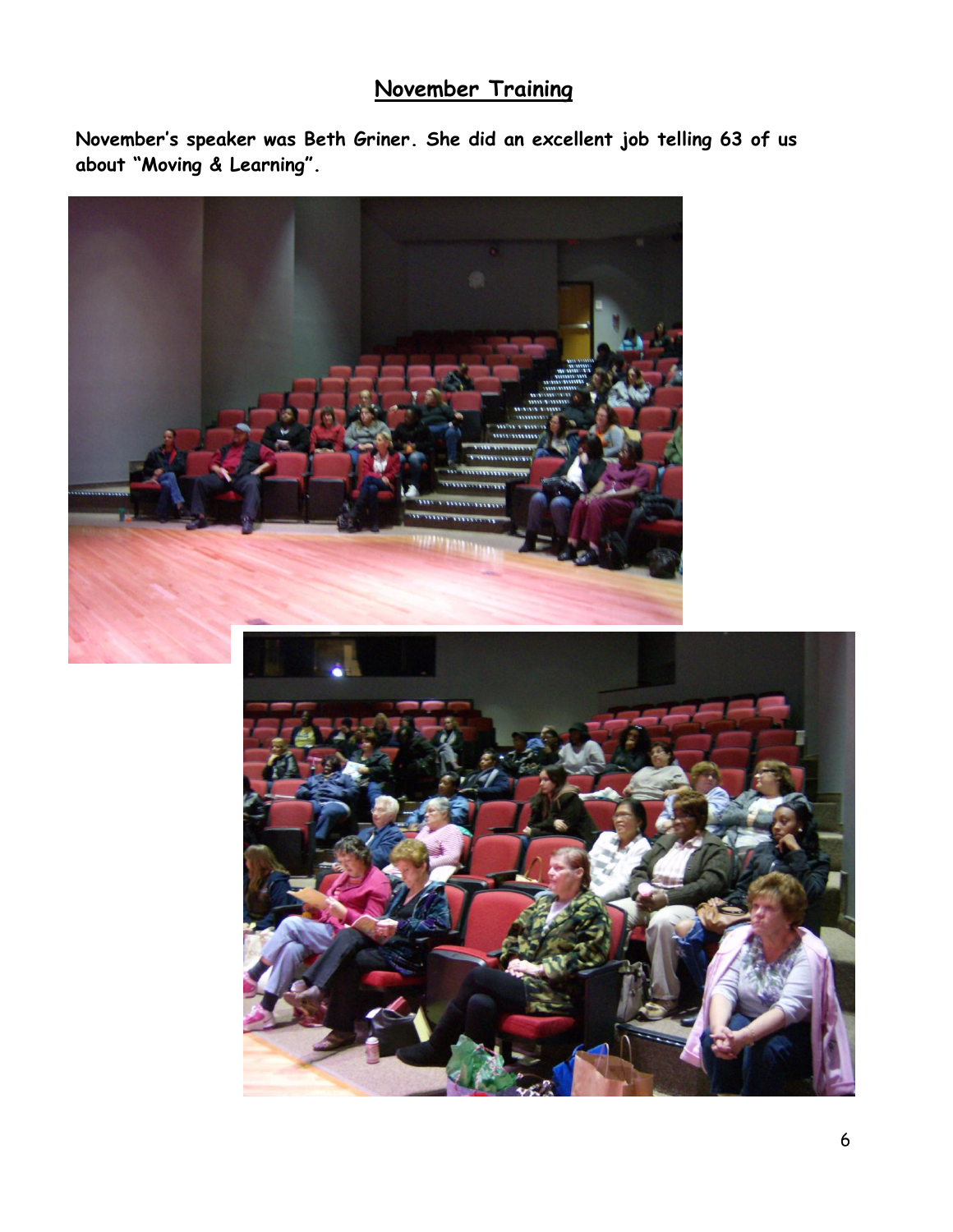# **Enteresting Websites** | Recipe Corner

**Online stories - <http://kids.aol.com/KOL/1/KOLJrStories> <http://www.horicon.k12.wi.us/elementarybooksreadaloudonline.cfm> <http://www.barnesandnoble.com/u/online-storytime-books-toys/379003588/> <http://pinterest.com/lottalov/books-read-aloud/> <http://www.mightybook.com/> <http://www.readtomelv.com/current-books/> [http://www.tumblebooks.com/library/asp/book\\_detail](http://www.tumblebooks.com/library/asp/book_details.asp?Category=PictureBooks&isflash=1) [s.asp?Category=PictureBooks&isflash=1](http://www.tumblebooks.com/library/asp/book_details.asp?Category=PictureBooks&isflash=1)**

**Holidays and Special Days of the month <http://www.brownielocks.com/february.html> <http://www.butlerwebs.com/holidays/february.htm>**

**<http://www.brownielocks.com/march.html> <http://www.butlerwebs.com/holidays/march.htm>**

**<http://www.brownielocks.com/april.html> <http://www.butlerwebs.com/holidays/april.htm>**

# **Skype or Tango?**

**Looking for a free way to keep in touch with faraway loved ones? Here is an alternative to services like Skype and it has some great features that set it apart. [Tango:](http://www.tango.me/) <http://www.tango.me/>**

**With Tango, you can not only make free voice and video calls to other Tango users; you can also leave video messages for friends and family when they're not available. This is a feature that seems unique to Tango that isn't available with Skype. At the moment, Tango is available to download to your iPhone, iPod touch, iPad, Android phone or tablet, Windows phone or Windows PC. Once you download Tango, they'll automatically (using your contact list) find other people who also have and can communicate with you via Tango. Source: [http://www.tiphero.com](http://www.tiphero.com/)**





**Easy Pancakes for a crowd**

**Instead of standing at the stove making a bunch of pancakes, why not try another way to make them. To make things go faster, use about 3 cups of pancake mix to make your batter. Pour the pancake batter into a greased 15×10 inch jelly roll pan and bake at 375 degrees for 10-12 minutes until puffy and brown. Then just cut the "pancakes" into squares with a pizza cutter.**

# **Tips for Licensed Providers**

**Make sure you have all items needed in your First Aid kit. Make a note whenever you use something and replace right away. Also look at items with an expiration date.**

**All outside toys should be inspected every month or so because the cold weather can cause plastic items to crack.**

**Unplug all small appliances when not in use.**

**Make sure every line in paperwork is filled in by parent when a new child is being enrolled.**

**Check the paperwork providers and assistants need to have updated every 2 or 3 years (TB test, CPR, CPS, Criminal History)**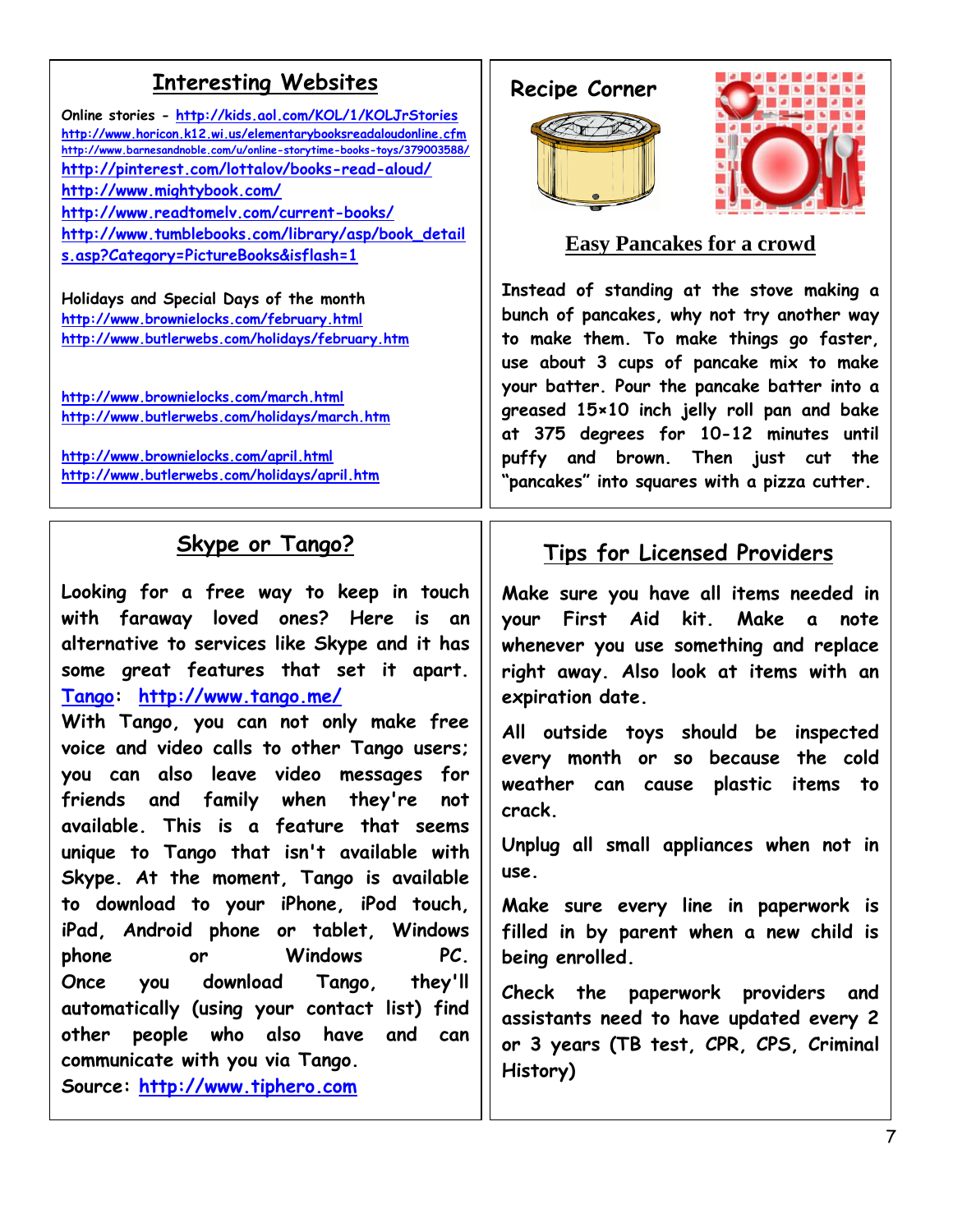#### **New Bleach Solutions**

 **important information about the concentration of new bleach solutions and how it impacts their The National Resource Center for Health & Safety in Child Care & Early Education has recommendations. Please visit [http://cfoc.nrckids.org/Bleach/Bleach.cfm](http://r20.rs6.net/tn.jsp?e=0018nN5NLaipKd-Fao7_eYH7BhpKVZXXibBs0deByp-mtcih6l_oxo_f9D6b26fBnAio-TpDDrt6zU1Y9AAFWdPMWuPcEAnK1Sba7Sn_UuGiFNvSchHLsQ5OZPkJa5tduTV9MyafV8TZvE=) for more information.**

**The new bleach solution available in many stores is 8.25% sodium hypochlorite solution (higher than the formerly available bleach solution of 5.25%-6%).** 

**To safely use bleach solutions: Apply the bleach dilution after cleaning the surface with soap or detergent and rinsing with water. If using a spray bottle, adjust the setting to produce a heavy spray instead of a fine mist. Allow for a 2 minute contact time or air dry. Apply when children are not present in the area. Ventilate the area by allowing fresh air to circulate and allow the surfaces to completely air dry. Store all chemicals securely, out of reach of children and in a way that they will not tip and spill.** 

# **Are You Keeping A Log?**

**We are trying to find new places to advertise our association and we'd like your help. If you know of any place, please pass the contact info to us so we might be able to fill all of our member's openings. You can also help by keeping a log of when you receive phone calls from parents looking for child care. In the log keep track of how the parent received your name/phone number.** 

**Pass this information onto us either in person or through email. This information will help us in marketing the association to let the parents know where you are.**





|                                                                                                                                                              | 5 - 10 % hypochlorite solution bleach |                                                                                        |                                                                           |
|--------------------------------------------------------------------------------------------------------------------------------------------------------------|---------------------------------------|----------------------------------------------------------------------------------------|---------------------------------------------------------------------------|
| Purpose                                                                                                                                                      |                                       | Recipe                                                                                 |                                                                           |
| Sanitizer                                                                                                                                                    |                                       | 1 Tablespoon of bleach + 1 gallon<br>of cool water                                     |                                                                           |
| For food contact surface sanitizing (dishes, utensils,<br>cutting boards, high chair trays), toys that children<br>may place in their mouths, and pacifiers. |                                       |                                                                                        | Let stand for 2 minutes to air dry.                                       |
| Disinfectant<br>For us on non-porous surfaces such as diaper<br>changing tables, counter tops, door and cabinet<br>handles, toilets.                         |                                       | $\frac{1}{4}$ - $\frac{3}{4}$ cup bleach + 1 gallon of<br>spray. Let stand to air dry. | cool water. Or 1 to 3 T of bleach<br>+ 1 quart of cool water applied as a |